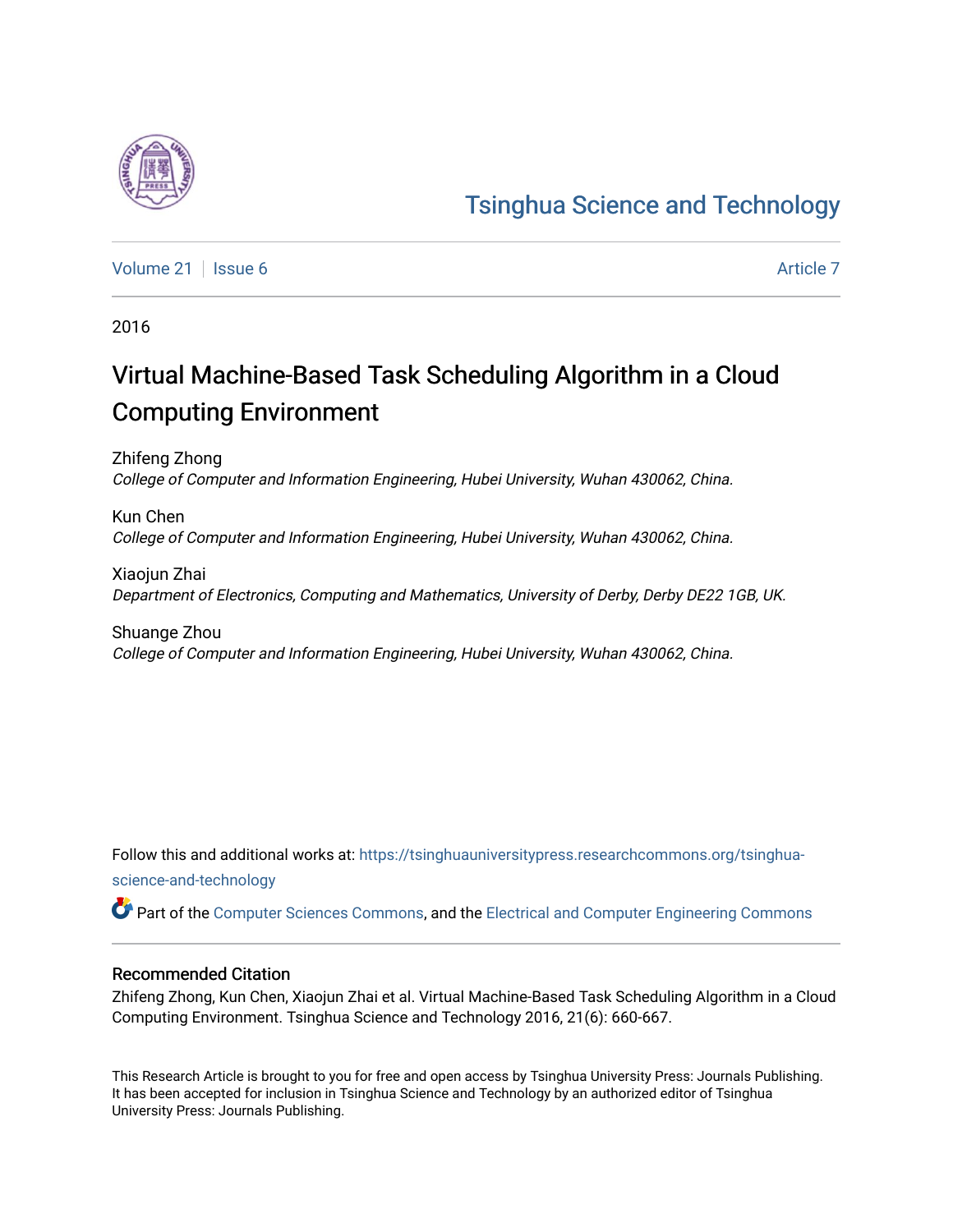## Virtual Machine-Based Task Scheduling Algorithm in a Cloud Computing Environment

Zhifeng Zhong\*, Kun Chen, Xiaojun Zhai, and Shuange Zhou

Abstract: Virtualization technology has been widely used to virtualize single server into multiple servers, which not only creates an operating environment for a virtual machine-based cloud computing platform but also potentially improves its efficiency. Currently, most task scheduling-based algorithms used in cloud computing environments are slow to convergence or easily fall into a local optimum. This paper introduces a Greedy Particle Swarm Optimization (G&PSO) based algorithm to solve the task scheduling problem. It uses a greedy algorithm to quickly solve the initial particle value of a particle swarm optimization algorithm derived from a virtual machine-based cloud platform. The archived experimental results show that the algorithm exhibits better performance such as a faster convergence rate, stronger local and global search capabilities, and a more balanced workload on each virtual machine. Therefore, the G&PSO algorithm demonstrates improved virtual machine efficiency and resource utilization compared with the traditional particle swarm optimization algorithm.

Key words: cloud computing; virtual machine; G&PSO algorithm

## 1 Introduction

Along with the development of grid computing, high-performance storage transmission technology, the WEB2.0, and virtualization technology, cloud computing has become a popular commercial technology and uses virtualization technology to provide users with an infrastructure, a platform, and software services from the data center<sup>[1, 2]</sup>.

The principle of virtualization technology is to virtualize computer hardware to run multiple independent operating systems in the same hardware environment. Consequently, each operating system can run multiple applications simultaneously in independent physical spaces, which significantly improves the efficiency of the cloud computing platform[3]. Server virtualization technology is one of the key technologies in the virtualization technology family. In this technology, a single physical machine can be instantiated into multiple virtual machines, and the remaining computing resources of each physical machine can be mapped and virtualized into a new virtual machine for other users $[4-6]$ . In general, the actual utilization of the physical server is only 7% to 12%. Therefore, running multiple virtual servers on a single server would not only reduce the overall business cost but also greatly improve the utilization of the servers<sup>[7, 8]</sup>. In fact, the greatest potential of virtualization is to integrate x86 servers into a single private cloud with multiple independent virtual servers to provide greater utilization efficiency of the available  $resources<sup>[9, 10]</sup>$ .

As cloud computing environments need to scale to a large number of users and tasks, designing a scheduling algorithm that can efficiently distribute the

<sup>-</sup> Zhifeng Zhong, Kun Chen, and Shuange Zhou are with College of Computer and Information Engineering, Hubei University, Wuhan 430062, China. E-mail: fzhong@hubu.edu.cn; ckjack2006@163.com; 1224242749@qq.com.

<sup>-</sup> Xiaojun Zhai is with Department of Electronics, Computing and Mathematics, University of Derby, Derby DE22 1GB, UK. E-mail: x.zhai@derby.ac.uk.

To whom correspondence should be addressed. Manuscript received: 2016-07-14; revised: 2016-08-18; accepted: 2016-10-03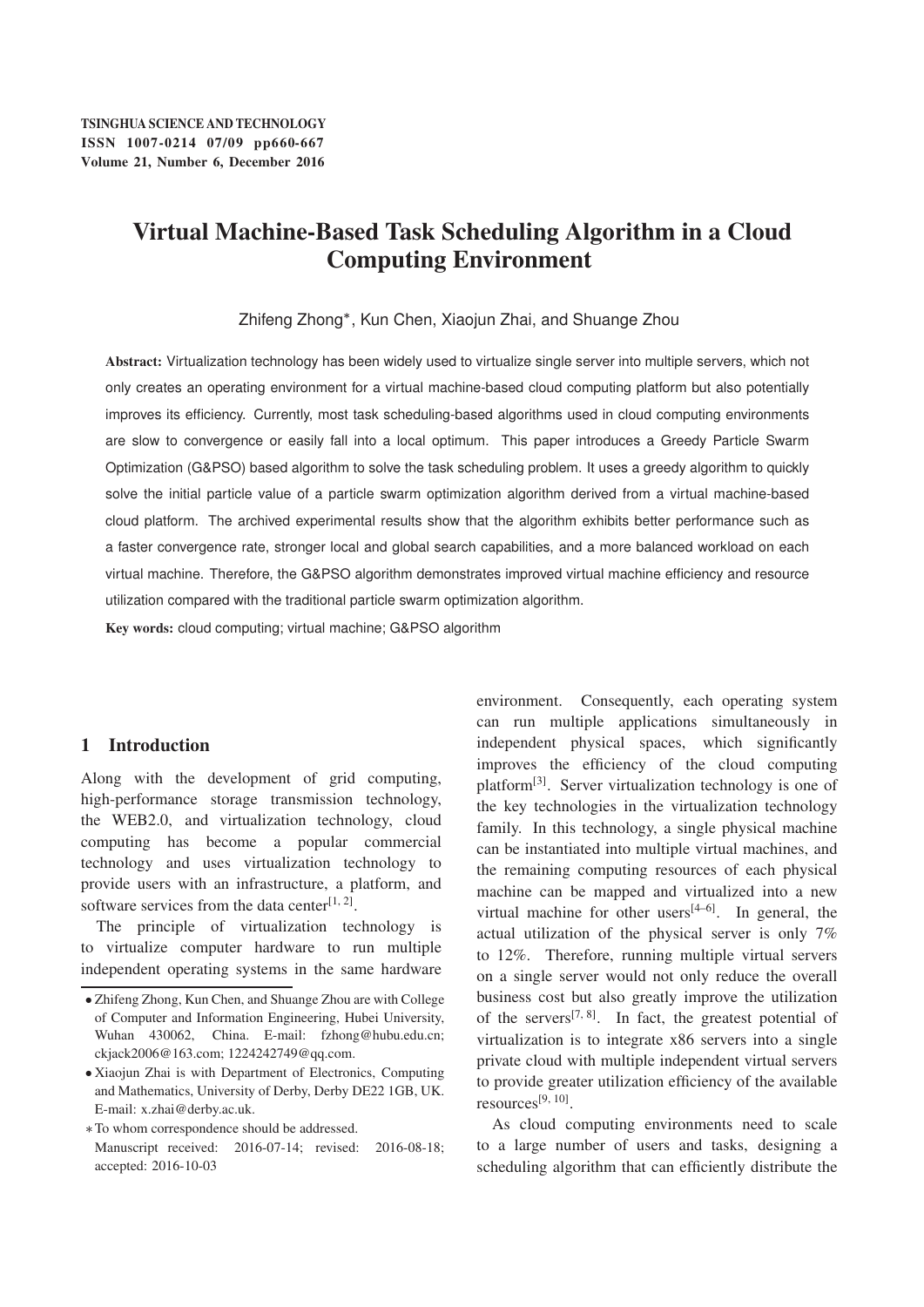tasks and resources becomes a key point for research. Current research uses probabilistic techniques, e.g., greedy algorithm, genetic algorithm, the Particle Swarm Optimization algorithm (PSO), and the Ant Colony (ACO) algorithm. In Ref. [11], a greedy algorithm was used to schedule tasks to improve the overall quality of the cloud computing service. Similarly, genetic algorithm<sup>[12]</sup> and genetic ACO algorithm<sup>[13]</sup> have also been used to schedule cloud computing tasks to reduce completion time and cost. In Ref. [14], virtual machinebased particle swarm and Tabu Search (TS) algorithms were introduced to enhance population diversity in order to avoid a particle being prematurely trapped in local optimization and to eventually improve the scheduling performance of the virtual machine tasks in a cloud environment and reduce the task execution time. However, there are still opportunities to improve the existing algorithms. For example, although the genetic algorithm has a fast random global search ability, its implementation is complicated and easily falls into local optimum. Despite its stronger global search ability, the search direction of the PSO algorithm is difficult to control and exhibits different convergence rates during the initial and later stages, which means that the result of the optimization is difficult to predict and control<sup>[15]</sup>. However, compared with the genetic algorithm, PSO has a fast convergence rate, better optimization performance, and is easy to implement $[16]$ . Conversely, the greedy algorithm has a better local search ability. This algorithm attempts to access the local optimal solution. However, it often just gives an approximate solution. Therefore, the PSO algorithm does not have strong global search capabilities<sup>[17]</sup>. Although the ACO algorithm has better optimization ability, at the initial stage, it lacks information sources and its convergence rate is slower compared with other algorithms[18].

Existing task-scheduling algorithms aimed at the cloud platform are achieved by large-scale server clusters and virtual machine clusters. However, these algorithms do not consider the requirements of medium- and small-sized enterprises that use only a single server to build their own cloud platform to cope with growing business requirements. Therefore, a highly-efficient virtual machine task-scheduling algorithm is required to improve the overall efficiency and operation cost of such a cloud platform. Based on this problem, this paper introduces a Greedy Particle Swarm Optimization (G&PSO) based task-

scheduling algorithm for virtual machine based on a cloud computing platform. The major advantage of the proposed algorithm is that it has strong local and global search abilities, along with a fast convergence rate. The archived experimental results show that the proposed algorithm has a faster convergence rate at earlier stage iterations and stronger local search capability during later periods. This means that it outperforms the traditional PSO algorithm with better global optimization performance and overcomes its shortcoming with greater randomness. Within a cloud environment deployed by a single server, using the proposed algorithm will not only reduce the total task completion time but also will balance the system load and improve the efficiency of task scheduling and resource utilization of the cloud computing platform.

### 2 Cloud Computing Task Scheduling Problem

The essence of the resolution of the cloud computing task-scheduling problem is to set up a scheduling policy. Based on this, suitable mapping relationship can be established between application tasks and computing resources in order to achieve reasonable distribution and efficient execution of application tasks using the limited computing resources<sup>[19]</sup>. In this paper, the proposed cloud computing task-scheduling algorithm virtualizes a single server into multiple virtual machines, then assigns T independent tasks to M heterogeneous virtual machines for execution (i.e., one task can not be run on two virtual machines, each virtual machine can only handle one task at one time and each has different properties), thus minimizing the time required to complete all the tasks<sup>[20]</sup>. In order to simplify the simulation process, this paper will ignore the memory and other resource requirements of the tasks. Moreover, the execution time of each task is only related to the size of the task and the property of the virtual machine. The task set is represented as  $TS = \{t_1, t_2, \ldots, t_n\}$ , and the task size is expressed as MI (Million Instructions). The performance of the virtual machines is represented as Millions of Instructions Per Second (MIPS). The expected execution time of task  $TS_i$  run on virtual machine VMS<sub>i</sub> can be expressed as an ETC matrix<sup>[21]</sup>:

$$
ETC(i \times j) = \begin{bmatrix} \text{ETC}(11) & \text{ETC}(12) & \cdots & \text{ETC}(1j) \\ \text{ETC}(21) & \text{ETC}(22) & \cdots & \text{ETC}(2j) \\ \vdots & \vdots & \vdots & \vdots \\ \text{ETC}(i1) & \text{ETC}(i2) & \cdots & \text{ETC}(ij) \\ \end{bmatrix}
$$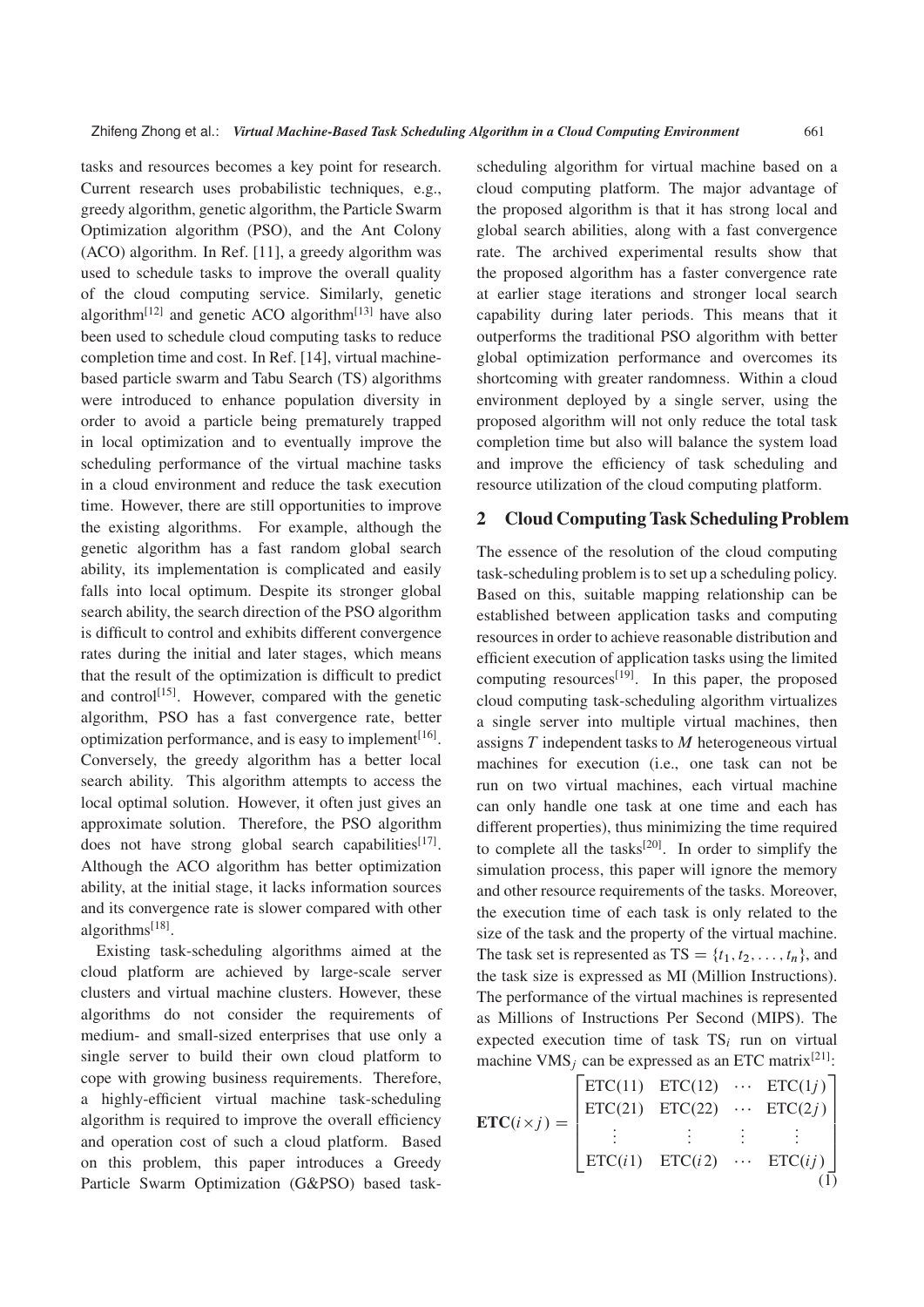$$
Load_{VMS_j} = \sum \text{ETC}(ij)
$$
 (2)

The function of the system load balancing degree is defined as

$$
Load_{level} = \frac{\min_{1 \le j \le M} Load_{VMS_j}}{\max_{1 \le j \le M} Load_{VMS_j}} \tag{3}
$$

In this function,  $\min_{1 \le j \le M}$  Load<sub>VMS<sub>i</sub> is the</sub> minimum time for all the virtual machines to complete all the tasks above, and  $\max_{1 \leq j \leq M}$  Load<sub>VMSj</sub> is the maximum time for all the virtual machines to complete all the tasks above. So the function is the ratio of the minimum load to the maximum load. The following conclusions can be drawn from Formula (3):

 $(1)$  max<sub>1</sub>  $\leq j \leq M$  Load<sub>VMSi</sub> = 0 means the tasks do not yet start to schedule.

(2) Load<sub>level</sub> = 0 and max<sub>1</sub>  $\leq j \leq M$  Load<sub>VMSj</sub> = !0 mean there are idle virtual machines.

(3) Load<sub>level</sub>  $= 1$  means that the maximum load is equal to the minimum load, and that the load balance is the best, i.e., the closer to 1, the better.

## 3 Design of the Cloud Computing Task-Scheduling Optimization Algorithm

#### 3.1 G&PSO

The PSO algorithm was first proposed by Eberhart and Kennedy in 1995, and its basic concept is based on a study of birds foraging behavior $[22]$ . Thus, PSO algorithm was inspired by the behavioral traits of biological group and subsequently has been used to solve and optimize problems.

Important scheduling goals in a cloud computing environment are the reduction of total completion time<sup>[23]</sup> and balance of the system  $load^{[24]}$ . The proposed algorithm first uses a greedy algorithm to quickly find the initial solution  $G_{\text{ov}}$  and the expected total completion time  $G_{ct}$ , then initializes the global optimal solution gbest of the PSO algorithm by  $G_{\text{ov}}$ and uses  $1/G_{ct}$  as the updating threshold for the best position of particle swarm.

#### 3.2 Encoding and decoding of particles

The direct encoding mode is also adopted in this paper; each particle's position represents a feasible task allocation scheme and the length of the particle depends

on the number of tasks. Assume that  $T$  (the number of tasks) is 10 and  $M$  (the number of available virtual machines) is 5, then each particle from the set  $\{5, 3, \ldots\}$ 2, 5, 2, 1, 3, 2, 4, 3} corresponds to a feasible task allocation scheme, thus the particles can be encoded. In this allocation scheme, tasks (1, 4) are allocated to the fifth virtual machine, tasks (3, 5) are allocated to the second virtual machine, tasks (2, 7, 10) are allocated to the third virtual machine and task 6 is allocated to the first virtual machine, thus the particles can be decoded.

#### 3.3 Initialization of particles

*S*, *T*, and *M* denote the size of particle swarm, and the number of tasks, the number of virtual machines, respectively. The location of the *i*-th particle is thus represented as

 $P_i = \{P_{i1}, P_{i2}, \ldots, P_{in}\}, 1 \leq n \leq T, 1 \leq i \leq S,$ <br>some  $P_{i,j}$  represents the *i* th took that is assigned where  $P_{ij}$  represents the *i*-th task that is assigned to run on the *j*-th virtual machine and  $1 \leq P_{ij} \leq M$ . Speed  $V_i = \{V_{i1}, V_{i2}, \ldots, V_{in}\}\ (1 \leq n \leq T, 1 \leq i \leq S)$  and  $V_i$ , must meet the condition of  $1 \leq V_i \leq M$ . S) and  $V_{ij}$  must meet the condition of  $1 \leq V_{ij} \leq M$ . The initial position of the particle is a random integer selected from  $[1, M]$  and the speed of the particle is a random integer selected from  $[-(M - 1), (M - 1)]$ .<br>The best position that the entire group has experienced The best position that the entire group has experienced (gbest) is initialized with  $G_{\text{ov}}$ .

## 3.4 Fitness function

A fitness function<sup>[25]</sup> is used to evaluate the merits of the particle positions. As the total task completion time is the key parameter for task-scheduling in cloud computing, the inverse of the total task completion time is used to represent the fitness function. The fitness function is defined as

$$
\text{fitness}(i) = \frac{1}{\text{SFT}_i}, 1 \leq i \leq S \tag{4}
$$

$$
SFT = \max_{1 \le m \le M} \left( \sum_{n=1}^{K} VM(m, n) \right) \qquad (5)
$$

In Formula (4),  $SFT_i$  represents the time needed to complete the task-scheduling for allocating the task at the  $i$ -th particle. In Formula  $(5)$ , SFT represents the time needed to complete all the tasks;  $VM(m, n)$ represents the time for the  $n$ -th task to run on the  $m$ -th virtual machine, and  $K$  is the number of tasks distributed to this virtual machine. Each iteration selects the particle with a larger fitness value, and one of these values is used as the globally optimal solution, which means that adopting this particle' task allocation scheme results in the shortest completion time.

which is expressed as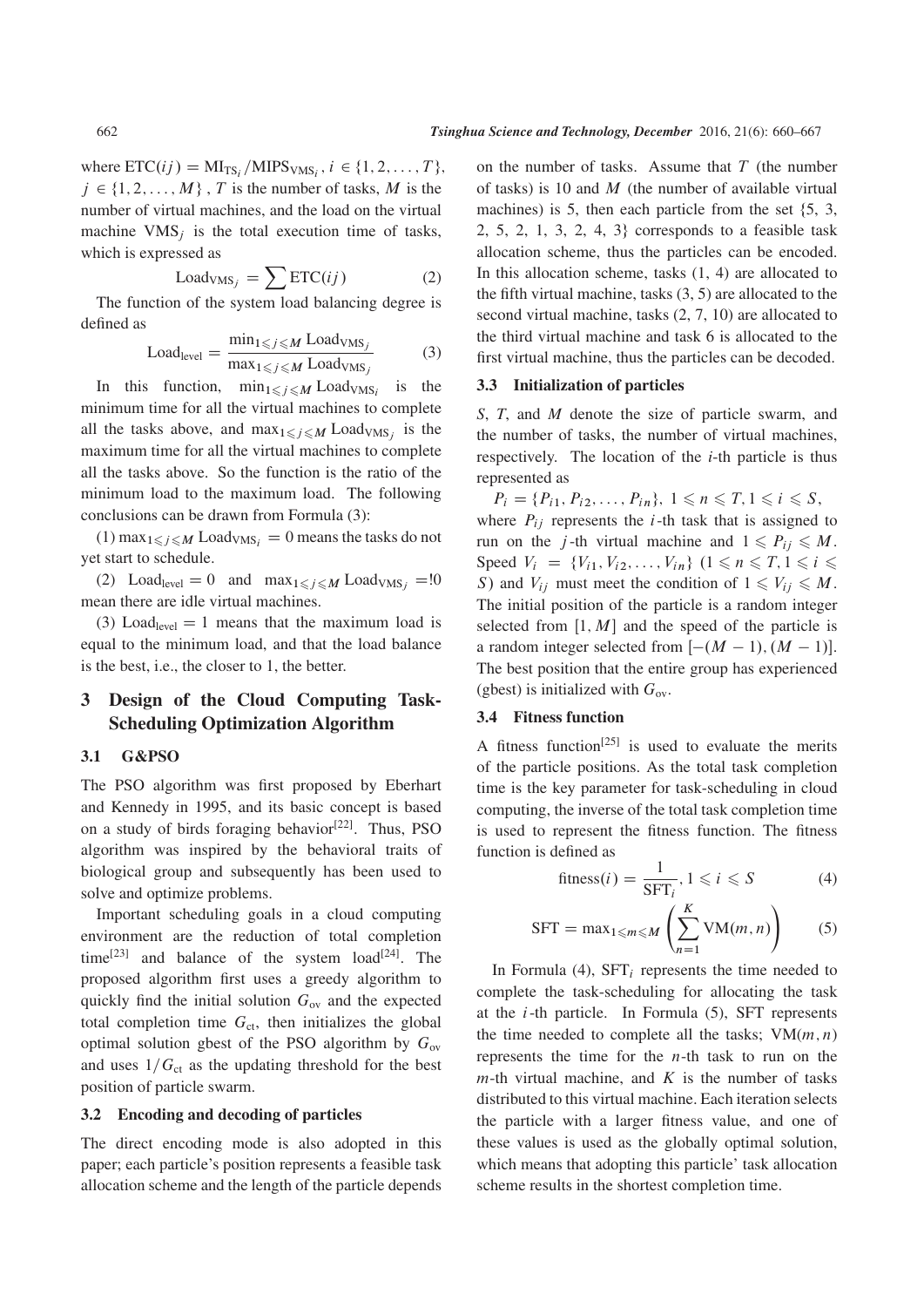#### 3.5 Update of particles' velocity and position

In the traditional PSO algorithm, only if the particle's current position has a better fitness value than the best recorded position will the best position be replaced by the current position. The best position that the  $i$ -th particle has experienced is denoted as  $pbest = (pbest_{i1}, pbest_{i2}, \ldots, pbest_{in}).$  In the whole particle swarm, the best position that all particles have experienced is recorded as  $gbest_i =$  $(gbest_{i1}, gbest_{i2}, \ldots, gbest_{in}).$  In this formula, *n* represents the best location of the particle experience, in the range of the total number of tasks  $(1 \le n \le T)$ . For each iteration, the value of the particle's fitness function can be calculated using Formulas (4) and (5). The value of particle's current fitness function is denoted as  $f(p_i(t))$ , and during the next iteration, the value is denoted as  $f(p_i(t + 1))$ .

$$
\text{pbest}_i(t+1) = \begin{cases} \text{pbest}_i(t), \text{if } f(p_i(t+1) \leq f(\text{pbest}_i(t)); \\ p_i(t+1), \text{if } f(p_i(t+1) \ f(\text{pbest}_i(t))) \end{cases} \tag{6}
$$

 $f$ (max(pbest(t)) = getMax( $f$ (pbest<sub>1</sub>(t)),

$$
f(\text{pbest}_2(t)), \dots, f(\text{pbest}_s(t))) \tag{7}
$$

 $gbest(t) =$  $\begin{cases} \max(\text{pbest}(t)), \text{if } f(\max(\text{pbest}(t)) > f(\text{gbest});\\ \text{gbest}, \text{else} \end{cases}$ (8)

In this paper's algorithm, during the each iteration, if the particle's current position has a better fitness value than the last position, the position will be updated. In the particle swarm, the particle owning the best fitness value, when its fitness value is better than  $1/G_{ct}$ corresponding to the scheduling scheme  $G_{\text{ov}}$ , which is calculated by the greedy algorithm, its position will be updated. When the above conditions are met, the particle's velocity and position will be updated.

$$
v_i(t+1) = \omega \times v_i(t) + c_1 \times \text{Rand}(\times (\text{pbest}_i(t) - p_i(t)) +
$$
  

$$
c_2 \times \text{Rand}(\times (\text{gbest}(t) - p_i(t)) \tag{9}
$$

$$
p_i(t + 1) = p_i(t) + v_i(t)
$$
 (10)

In the above formulas,  $t$  represents the number of iterations;  $\omega$  is the inertia weight;  $c_1$  and  $c_2$  are learning factors, and generally  $c_1 = c_2 = 2$ . Rand.() is a random value within [0, 1]. During the process of iteration, the position of the particle is limited to a specific range  $(1 \leq p_i(t) \leq M)$ , at the same time, pbest and gbest are also updated accordingly, and finally gbest is output as the globally optimal solution.

#### 3.6 Process of G&PSO

The specific steps of the proposed G&PSO algorithm are as follows:

Step 1 Initialization of the particle swarm. The position and velocity of the particles are first initialized, and the greedy algorithm is used to quickly obtain the initial solution  $G_{ov}$  (i.e., a feasible task allocation solution) and the expected total task completion time  $G_{ct}$ ; then, the best position gbest that the particles experience with  $G_{\text{ov}}$  is initialized.

Greedy procedure: The procedure starts from index row 0 of the ETC matrix; it tries to allocate tasks to the virtual machine from the last column of each row in the ETC matrix. If the choice made is better than the others, then the assignment is finished; otherwise, the task is assigned to the virtual machine that makes the current result optimal. Moreover, if there are multiple allocation plans available, then the task is assigned to the virtual machine that has the least tasks, thus achieving simple load balancing<sup>[26]</sup>.

Step 2 Calculate each particle's fitness function value using Formulas (4) and (5).

**Step 3** Update the optimal. Update the individual and group optimal based on Formulas (6)–(8):

(1) Compare the value of the particle's fitness function to its individual optimal pbest, if the value of the particle's fitness function is better than pbest, then replace the value of pbest with the current position of the particle.

(2) Compare the particle's fitness function value to its group optimal gbest, if the fitness function value of the particle is better than that of the initial solution calculated by the greedy algorithm, then reset the value of gbest with the particle's current position.

Step 4 Update the speed and position of the particle using Formulas (9) and (10) respectively.

Step 5 Stop conditions. The loop will return to Step 2 until the stop conditions are met.

The flowchart of the proposed G&PSO algorithm is shown in Fig. 1. The flowchart of the Greedy algorithms is shown in Fig. 2.

#### 4 Simulation and Analysis

To validate the feasibility and performance of the G&PSO algorithm in terms of scheduling ability in a cloud, we used the cloud computing simulation platform Cloudsim[27], and extended the DataCenterBroker class of the platform by adding a method to implement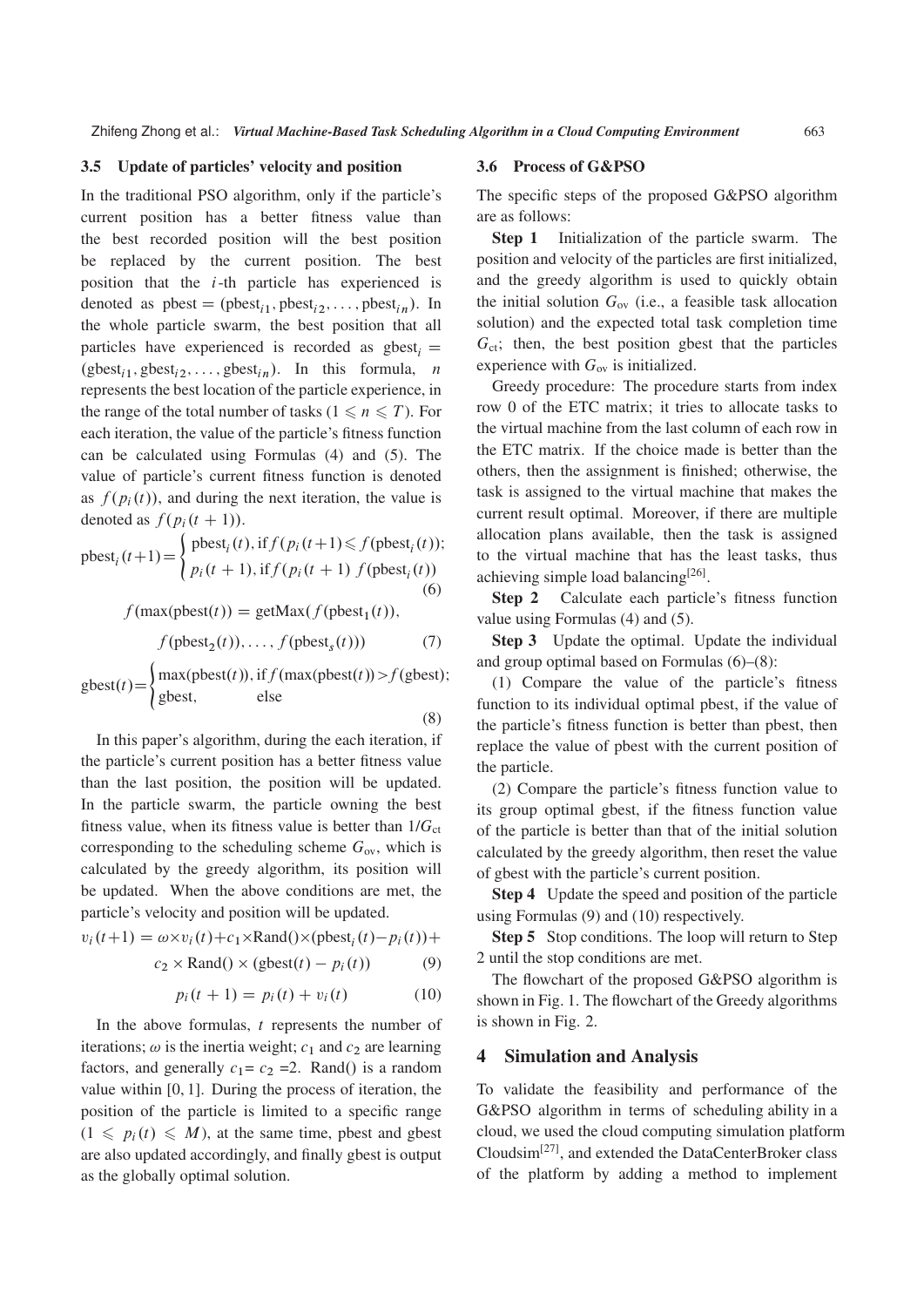

Fig. 1 Proposed G&PSO algorithm.

greedy particle swarm algorithm class. Eclipse 4.3 IDE was used for the implementation. The computer architecture and operating system of the cloud data center were x86 and Linux, respectively, where each virtual machine had a 1.2 GHz CPU, 2 GB RAM, and 100 GB hard drive, and all virtual machines were set to Xen. The proposed experiments were performed at four different scheduling scales: (1) 5 virtual machines with 50 tasks; (2) 5 virtual machines with 500 tasks; (3) 10 virtual machines with 50 tasks; and (4) 10 virtual machines with 500 tasks. The traditional PSO algorithm and the proposed G&PSO algorithm were applied to each scheduling scale. The main parameters of both algorithms are shown in Table 1.

Figures 3 and 4 show the total completion times for 5 virtual machines with 50 and 500 tasks respectively.

As can be seen from Figs. 3 and 4, when using the proposed G&PSO algorithm, the total completion time for the assigned tasks was 10 s less than using the PSO algorithm. In addition, the proposed G&PSO algorithm had less iteration, a faster convergence speed, and less randomness in the processes of optimization for small-



Fig. 2 Proposed greedy algorithm.

Table 1 Main parameters of the algorithm.

| Name                            | Value                       |
|---------------------------------|-----------------------------|
| Population size (s)             | 100                         |
| Number of virtual machines (VM) | 5                           |
| Performance of virtual          | {500, 600, 700, 800, 900}   |
| machines (MIPS)                 |                             |
| Number of tasks                 | 50, 500                     |
| Length range of task (MI)       | [500, 2000]                 |
| Inertial factor $(W)$           | 0.9                         |
| Learning factor $(c_1)$         | 2                           |
| Learning factor $(c_2)$         | $\mathcal{D}_{\mathcal{A}}$ |
| Maximum number of iterations    | 200                         |

or-large scale task scheduling. Figure 3 shows that although the total task completion time of the proposed G&PSO algorithm when scheduling a large-scale task is longer than the PSO algorithm at the initial stage of iteration, the proposed algorithm has a shorter total task completion time. It also has a stronger ability for local searching, which means that it has, to some extent,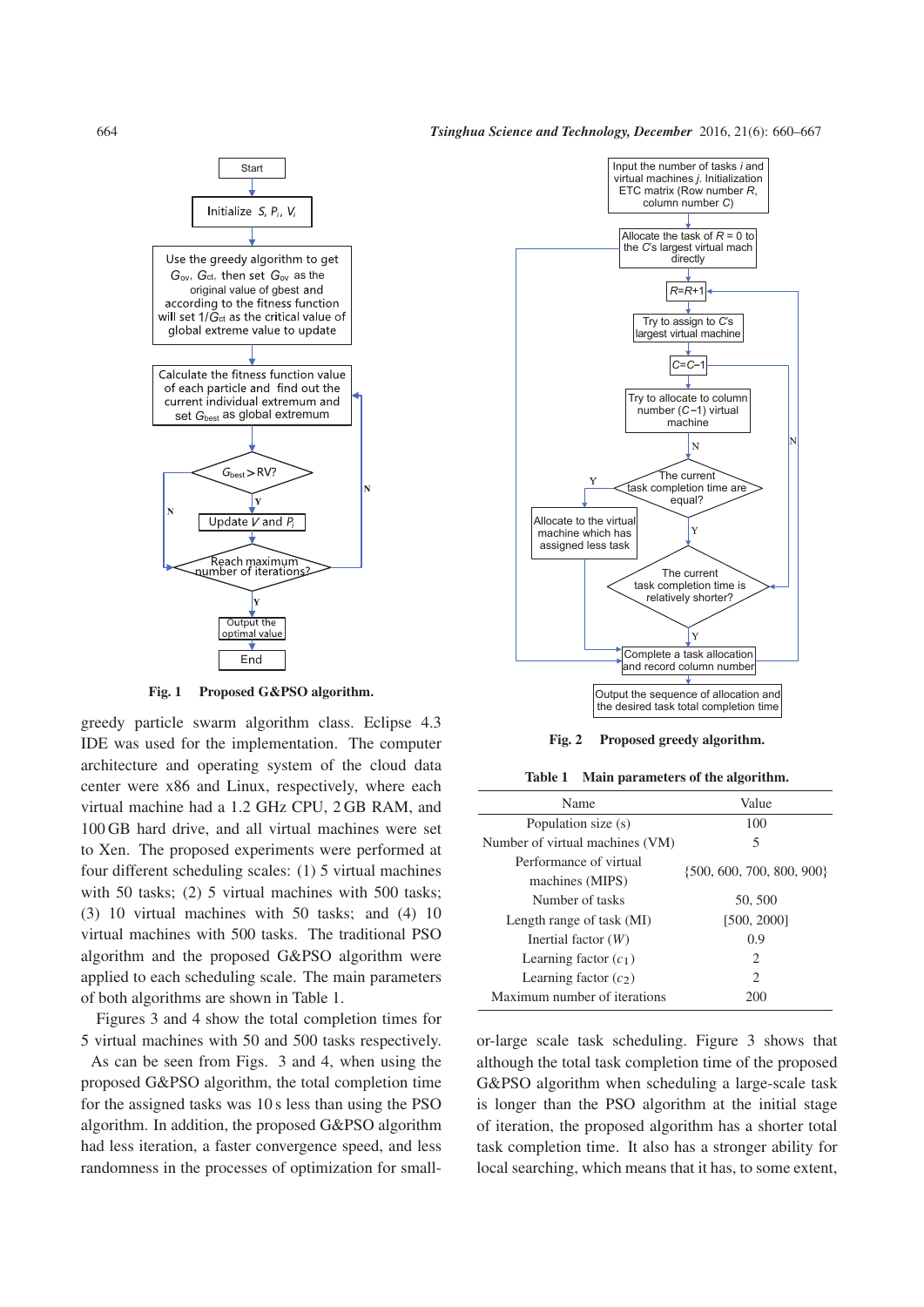

Fig. 3 Completion time vs. iteration with 50 tasks.



Fig. 4 Completion time vs. iteration with 500 tasks.

overcome the shortcoming of the PSO algorithm with its insufficient local search ability. Compared with the PSO algorithm, when scheduling a large-scale task, the proposed algorithm shows a stronger ability within the optimization process and has a better scheduling effect.

The number of tasks assigned to each virtual machine is shown in Fig. 5 (50 tasks) and Fig. 6 (500 tasks). In terms of utilization of the virtual machine resource, as shown in Figs. 5 and 6, when performing large-or-small scale task scheduling, the number of tasks assigned to each virtual machine is closer to the mean value when using the G&PSO algorithm. This results in improved



Fig. 5 5 virtual machines with 50 tasks.



Fig. 6 5 virtual machines with 500 tasks.

utilization of system resources and avoids a workload overload on the virtual machines.

Figure 7 shows that G&PSO algorithm has better load balancing performance compared with the PSO algorithm. Generally, using more virtual machines does not mean obtaining a better result, as configuring each virtual machine often consumes more system resources and eventually leads to a decrease in the overall system performance. Due to the limitation of the physical hardware in the general host and network bandwidth, the number of virtual machines assigned to a single host should be set to no more than 10 to achieve the best system performance.

To further verify the performance of the proposed G&PSO algorithm of load balancing in virtual machines, the number of virtual machines was increased from 5 to 10 and their processing capabilities updated to  $\{500, 600, 700, 800, 900, 1000, 550, 650,$ 750, 850}. The number of tasks remained unchanged, and those tasks are assigned to each virtual machine shown in Figs. 8 and 9.

In Figs. 8 and 9, the simulation results for both large-scale and small-scale task schedulings are shown. When using the proposed algorithm the number of tasks



Fig. 7 Systems load balancing degree.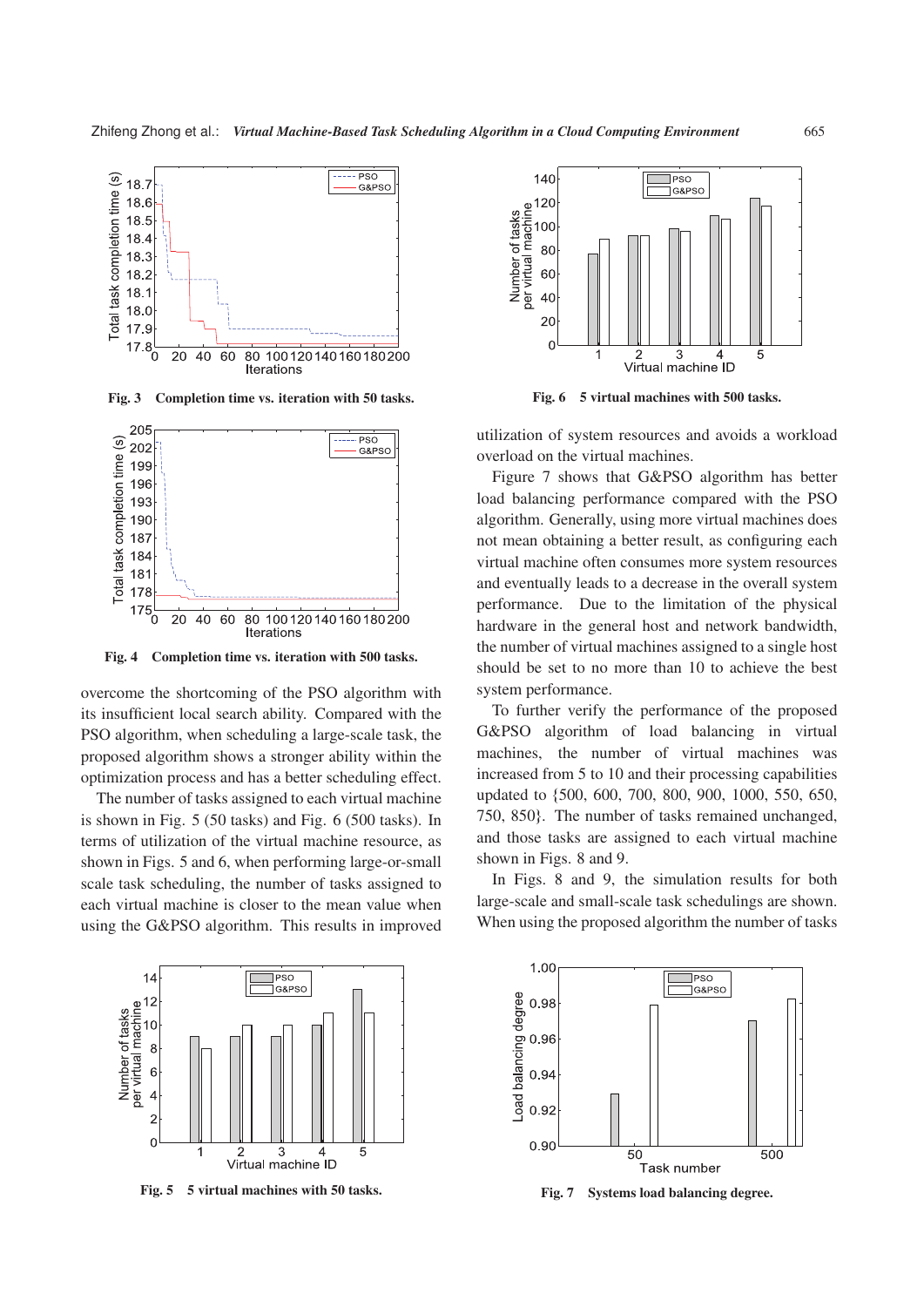

Fig. 8 10 virtual machines with 500 tasks.



Fig. 9 10 virtual machines with 50 tasks.

assigned to each virtual machine is still closer to the mean value and the system load is still balanced.

In conclusion, the proposed G&PSO algorithm achieves the goals of shorter task completion time and a more balanced virtual machine load; the comprehensive efficiency of the cloud computing platform has therefore been improved.

### 5 Conclusion

This paper aimed to solve the task-scheduling problems of virtual machines on a cloud platform, and the G&PSO algorithm was proposed to reduce the overall completion time and balance the workload in each virtual machine. Compared with the traditional PSO algorithm, the G&PSO algorithm has a faster convergence rate in the early stage of iteration, a stronger local search capability during the later period of iteration, better global optimization performance, and overcomes the shortcoming of the traditional algorithm with less randomness. On a cloud platform simulated by Cloudsim (Data center disposes one server), the proposed algorithm not only reduces the total task completion time, but also balances the system load and improves the comprehensive efficiency of the entire cloud platform. Although only the size of tasks and processing capacity of the virtual machines were considered when estimating the task completion time, there are more factors to be considered in real applications, such as the effects of bandwidth and data transmission.

#### References

- [1] M. Armbrust, A. Fox, R. Griffith, A. D. Joseph, R. Katz, A. Konwinski, G. Lee, D. Patterson, A. Rabkin, I. Stoica, et al., Above the clouds: A Berkeley view of cloud computing, Technical Report No. UCB/EECS-2009-28, University of California at Berkeley, USA, 2009.
- [2] A. Matsunaga, M. Tsugawa, and J. Fortes, CloudBLAST: Combining MapReduce and virtualization on distributed resources for bioinformatics applications, in *IEEE Fourth International Conference on Escience*, 2008, pp. 222–229.
- [3] R. Uhlig, G. Neiger, D. Rodgers, A. L. Santoni, F. C. M. Martins, A. V. Anderson, S. M. Bennett, A. Kagi, F. H. Leung, and L. Smith, Intel virtualization technology, *Computer*, vol. 38, no. 5, pp. 48–56, 2005.
- [4] J. E. Smith and R. Nair, The architecture of virtual machines, *Computer*, vol. 38, no. 5, pp. 32–38, 2005.
- [5] L. X. Shi, Utility maximization model of virtual machine scheduling in cloud environment (in Chinese), *Journal of Computers*, vol. 36, no. 2, pp. 252–262, 2013.
- [6] J. Daniels, Server virtualization architecture and implementation, *Crossroads*, vol. 16, pp. 8–12, 2009.
- [7] H. Liu, A measurement study of server utilization in public clouds, in *IEEE Ninth International Conference on Dependable, Autonomic and Secure Computing*, 2011, pp. 435–442.
- [8] H. González-Vélez and M. Kontagora, Performance evaluation of MapReduce using full virtualisation on a departmental cloud, *International Journal of Applied Mathematics & Computer Science*, vol. 21, no. 2, pp. 275– 284, 2011.
- [9] Y. Dong and Z. Zhou, X86-based system virtual machine development and application, *Computer Engineering,* vol. 32, no. 13, pp. 71–73, 2006.
- [10] B. Sotomayor, S. R. Montero, and I. Foster, Virtual infrastructure management in private and hybrid clouds, *IEEE Internet Computing*, vol. 13, no. 5, pp. 14–22, 2009.
- [11] Q. Kang, H. He, and J. Wei. An effective iterated greedy algorithm for reliability-oriented task allocation in distributed computing systems, *Journal of Parallel & Distributed Computing*, vol. 73, no. 8, pp. 1106–1115, 2013.
- [12] S. Kaur and A. Verma, An efficient approach to genetic algorithm for task scheduling in cloud computing environment, *International Journal of Information Technology & Computer Science*, vol. 4, no. 10, pp. 74–79, 2012.
- [13] Y. Zhang, I. L. Fang, and T. Zhou, Task scheduling algorithm based on genetic ant colony algorithm in cloud computing environment, (in Chinese), *Computer*